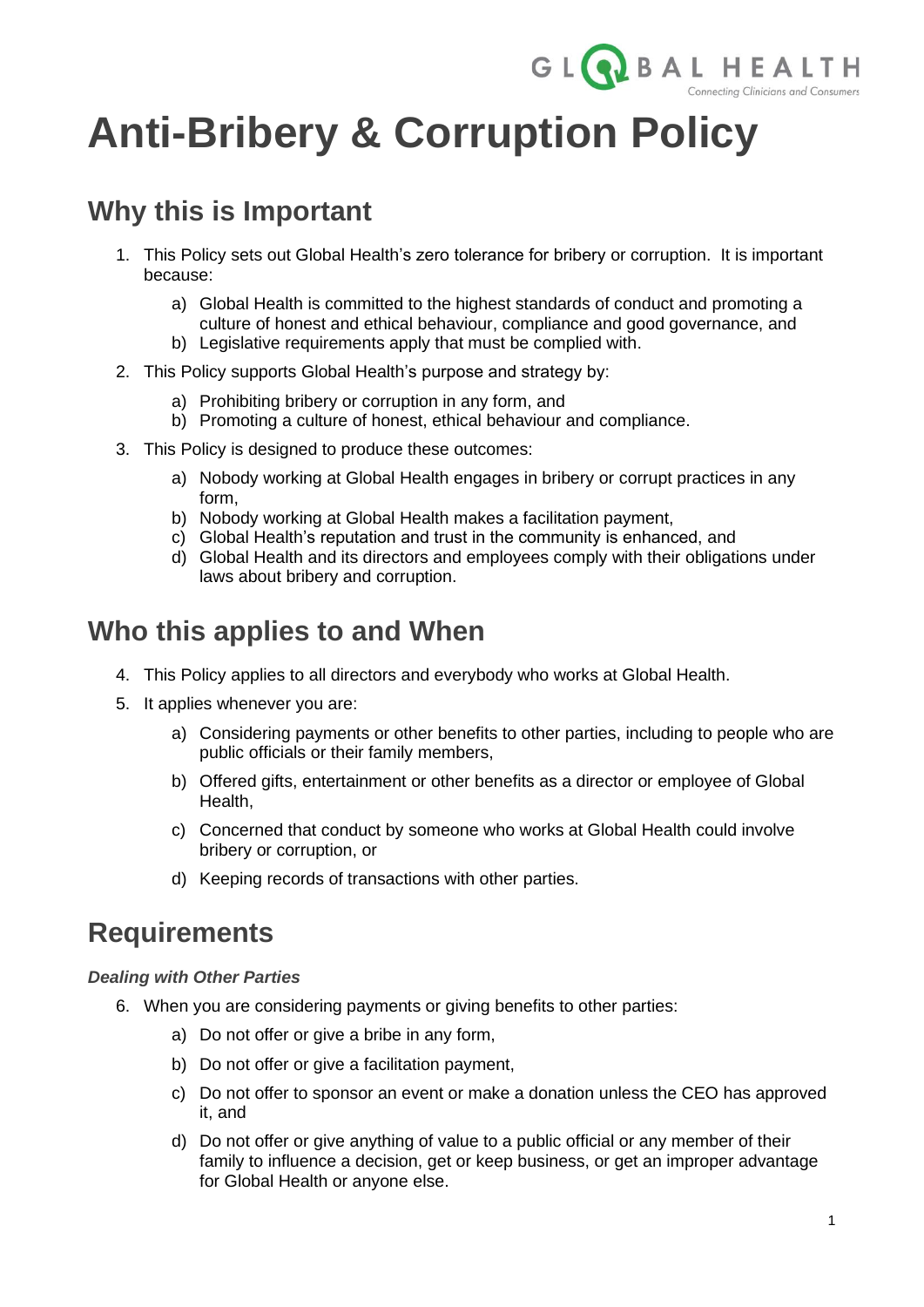**TIP**: *Offering anything of value includes offering gifts, entertainment, sponsored travel, employment, a donation, rebate or commission or other payment.*

*A facilitation payment is a modest payment made to an official to speed up an administrative process such as a passport clearance, work permit, release of goods from customs. In some countries it is accepted and expected. In other countries it is illegal, including in Australia unless strict requirements are met. Global Health does not tolerate facilitation payments.* 

7. When you are considering a business relationship with a new party (such as a supplier, agent or partner), do appropriate checks to make sure they will not engage in bribery or corruption.

#### *Receiving Gifts or Entertainment*

- 8. If you are offered gifts, entertainment or anything of value by a party that does business with Global Health:
	- a) Only accept it if it is modest and appropriate and will not affect your decisions about doing business with that party,
	- b) Do not accept it if it is worth more than \$200 and tell the CEO, CFO or Company Secretary, and
	- c) Remember that your decisions reflect on the integrity and reputation of Global Health.

#### *Reporting Conduct*

9. If you think that someone who works at Global Health, or a party that Global Health does business with might have engaged in bribery or corruption, you should make a report under the Whistleblower Policy to one of the people listed below:

| <b>Michael Davies</b>          | Phone: +61 3 9675 0614                  |  |
|--------------------------------|-----------------------------------------|--|
| <b>Chief Executive Officer</b> | Email: michael.davies@global-health.com |  |
| Ershad Ali                     | Phone: +61 3 9675 0604                  |  |
| <b>Chief Financial Officer</b> | Email: ershad.ali@global-health.com     |  |
| Sam Butcher                    | Phone: +61 (0) 418 339 578              |  |
| <b>Company Secretary</b>       | Email: sam.butcher@drascombe.com.au     |  |

#### *Recording Transactions*

10. If you are recording Global Health's transactions with other parties:

- a) Make sure that proper, accurate records are kept of each transaction, and
- b) If you think bribery or corruption might be involved, tell the CEO, CFO or Company Secretary.